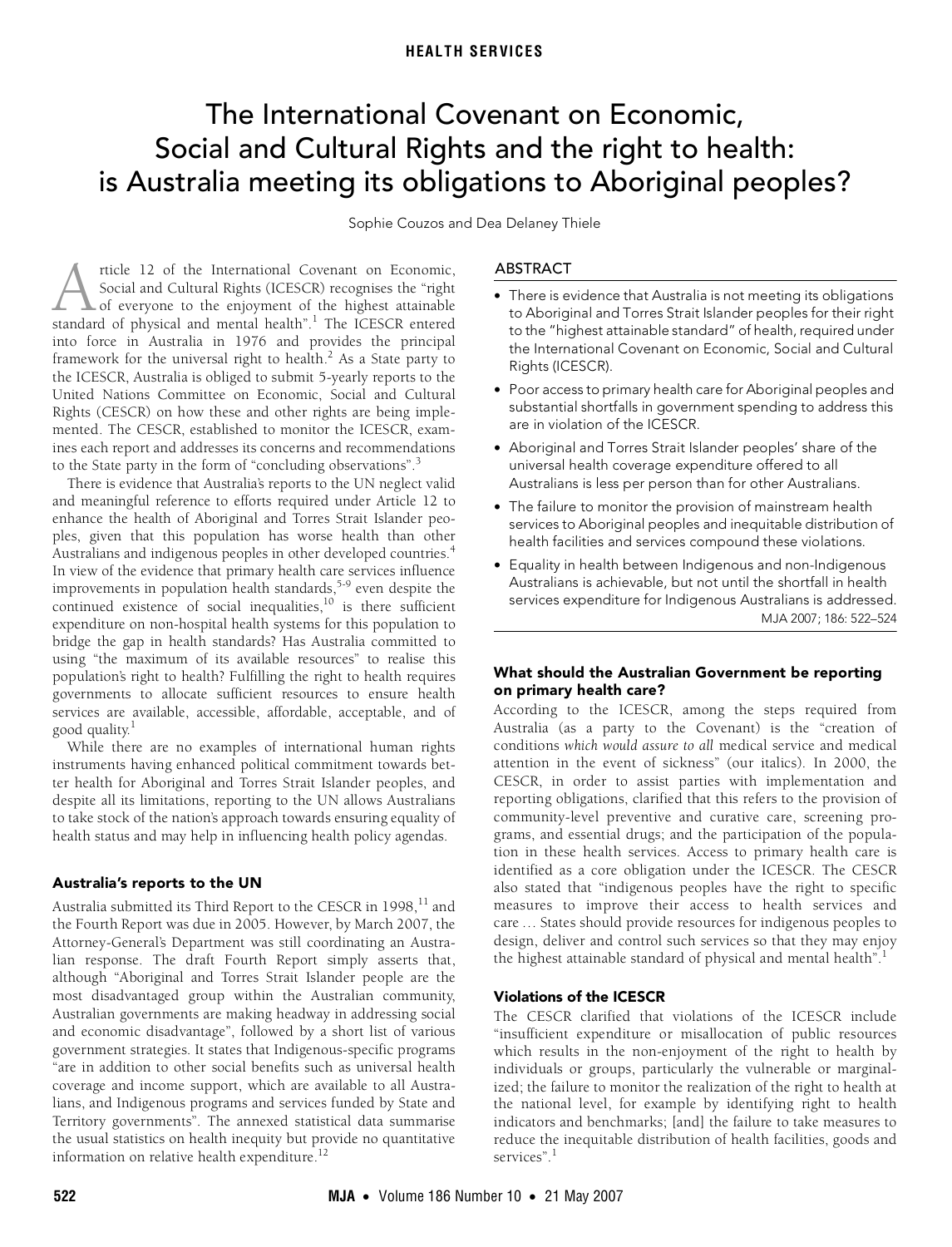## Insufficient expenditure resulting in the non-enjoyment of the right to health by Indigenous Australians

Aboriginal and Torres Strait Islander peoples' share of the universal health coverage offered to all Australians is *less per person* than for other Australians: in the 2001–02 financial year, their Medicare expenditure was only 39% of that for other Australians; for dental services it was 24%; and for pharmaceuticals, 33%.<sup>13</sup> Per-capita spending on medicines through the Pharmaceutical Benefits Scheme (PBS) in 2001–02 was \$73.23 overall for Indigenous Australians, and only \$59.82 in urban and regional areas, compared with \$220.29 for other Australians.13 This conservatively amounts to a \$67 million annual underspend, based on the national average, or a significantly higher shortfall if based on need. Aboriginal peoples have reduced access to medicines for a range of reasons similar to those for their overall poor access to primary health care.<sup>14</sup>

For a population with three times the rate of morbidity, and social, educational and economic disadvantage, overall spending on primary health care per person was only 23% higher for Indigenous Australians compared with other Australians in  $2001-02$ <sup>13</sup>. This included spending from all governments on state-run community health services, Aboriginal community controlled health services (ACCHSs), public health activities, non-admitted hospital services, Medicare, pharmaceuticals, patient transport, dental services, and aids and appliances. Federal and state/territory government commitment to ACCHSs, in their critical role as providers of culturally appropriate, comprehensive primary health care services to Aboriginal peoples,<sup>15</sup> is not of sufficient scale to offset this inequitable expenditure.16,17

Analysts commissioned by the Australian Government in 2004 reported that funding for Indigenous-specific primary health care services should be around \$1244 per capita.<sup>18</sup> In reality, only \$306 per capita was expended through such services by the Office for Aboriginal and Torres Strait Islander Health (OATSIH) in 2001–02.13 While the budget for these services has been growing, $19$  the gap has not closed (increases in annual expenditure to 2002 approximate those for health services used by non-Indigenous Australians),<sup>13</sup> nor has growth been of a proportion commensurate with addressing inequity. Of Australia's federal health expenditure of \$38.4 billion in the 2005–06 financial year, the OATSIH budget comprised only 0.8%.<sup>20</sup>

## Failure to monitor the realisation of the right to health at the national level using right to health indicators and benchmarks

Recently, the Aboriginal and Torres Strait Islander Health Performance Framework  $(HPF)^{19}$  and indicators of Indigenous disadvantage<sup>21</sup> were developed to gauge Aboriginal peoples' health improvements over time, based on select health determinants and health systems. While important, and an improvement on earlier indicators, they lack "right to health" indicators (designed to monitor the realisation of specific right to health norms, to hold duty-bearers to account),<sup>22</sup> and targets and benchmarks to assess the health system's responsiveness to Aboriginal peoples.<sup>5</sup> For example, while the burden of Aboriginal children's hearing loss is a measure in the HPF, proportionate federal government expenditure towards provision of hearing services in response to this problem is not. Differential access to the PBS is measured, but not efforts to enhance the quality use of medicines by Aboriginal peoples.<sup>23</sup> Per-capita expenditure on primary health care disaggregated by Indigenous status is identified, but targets for the optimal level of expenditure are not.<sup>19</sup>

There is also an inability to report on the mainstream health sector's relative expenditure on Aboriginal and other Australians under the bilateral Public Health Outcome Funding Agreements, which support schemes such as the National HIV/AIDS Strategy and the National Cervical Screening Program. Financial incentives for general practice and Divisions of General Practice initiatives also lack targets for proportionate funding to help address the excess disease burden in the Aboriginal population. Consequently, where data exist, they indicate that Aboriginal peoples are "locked out" of such programs, as shown below.

## Failure to take measures to reduce the inequitable distribution of health facilities, goods and services

Overall spending per person on health services was only 18% higher for Aboriginal and Torres Strait Islander peoples than non-Indigenous Australians in 2001–02 (making up 2.8% of national health expenditure for 2.4% of the population), but nearly half of this expenditure was for use of hospital services, which was proportionately greater than hospital utilisation by other Australians.13 The two times higher rate of hospitalisation largely reflects Aboriginal peoples' poor access to primary health care causing otherwise avoidable admissions, the use of emergency departments for primary care needs, and their need for renal dialysis.<sup>19</sup>

There is evidence of an inequitable distribution of health-related goods and services for Aboriginal and Torres Strait Islander peoples, including poorer access to: hospital procedures, $24-26$  $24-26$  population health programs developed for all Australians (eg, screening for breast and cervical cancer),<sup>27,28</sup> rehabilitation services (eg, Commonwealth Hearing Services Program,<sup>29</sup> cardiac rehabilitation programs<sup>30</sup>), immunisation, $31$  and general practice programs.<sup>32</sup> As yet more frameworks designed to enhance health service delivery to Indigenous Australians<sup>33,34</sup> are added to existing ones,<sup>15,35</sup> an impression is created that action is being taken. Since duty-bearers are not held accountable in the provision of these services to Aboriginal peoples, and with few health policy reforms, there is little progress to report.

## Call for equality of health

It has been argued that the Australian and global commitment to the UN's Millennium Development Goals, which have a strong focus on rights to health for those in underdeveloped nations,  $36$  may be harnessed in a set of development goals for the Indigenous Australian population.37 The Aboriginal and Torres Strait Islander Social Justice Commissioner also called for all governments to commit to achieving equality of health status between Indigenous and non-Indigenous Australians within 25 years,<sup>5</sup> but to do so requires a genuine commitment to the intent of the ICESCR. This is not evident in Australia's draft Fourth Report to the UN, nor in the Australian National Framework for Human Rights.<sup>38</sup>

It is clear that Aboriginal peoples have substantially worse health than is enjoyed by other Australians (defined as the highest attainable), and they still have a long way to go before reaching an equal standard of health.<sup>5</sup> Given current expenditure relativities, the Australian Government cannot be confident that adequate resources are being directed towards enhancing the health system's responsiveness to Aboriginal peoples' health needs.

Under the ICECSR, a "State which is unwilling to use the maximum of its available resources for the realization of the right to health is in violation of its obligations".<sup>1</sup> There is ample evidence that this is the case in Australia — a situation that is far from equitygenerating. Unless efforts are made to address this funding shortfall, the gap in health standards will not be bridged and Australia will remain in violation of Aboriginal peoples' right to health by a systematic failure to make health services accessible to them.